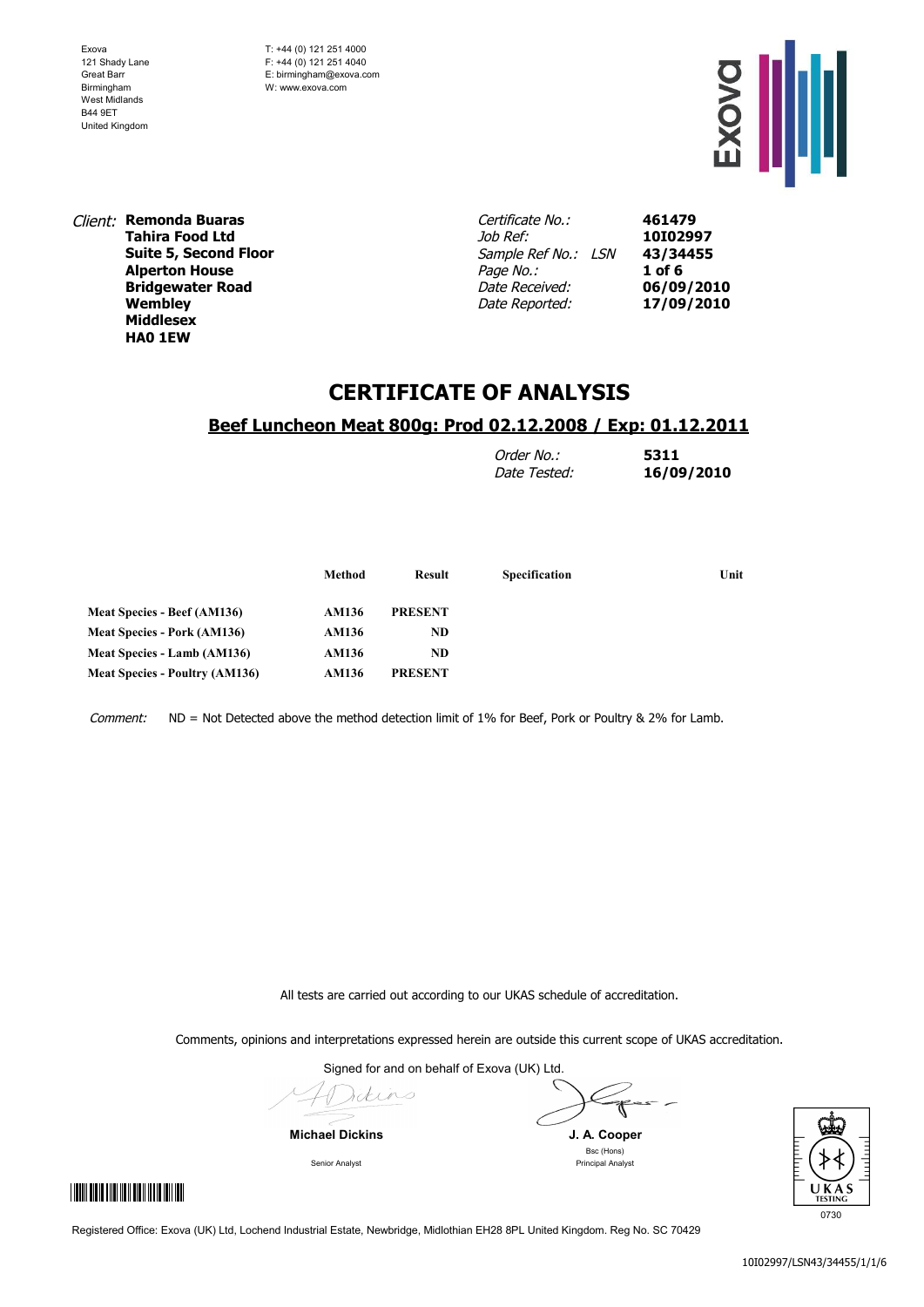T: +44 (0) 121 251 4000 F: +44 (0) 121 251 4040 E: birmingham@exova.com W: www.exova.com



Client: **Remonda Buaras Tahira Food Ltd Suite 5, Second Floor Alperton House Bridgewater Road Wembley Middlesex HA0 1EW**

Certificate No.: Job Ref: Sample Ref No.: LSN Page No.: Date Received: Date Reported:

**461479 10I02997 43/34456 2 of 6 06/09/2010 17/09/2010**

# **CERTIFICATE OF ANALYSIS**

#### **Beef Luncheon Meat 340g: Prod: 13.07.2009 / Exp: 12.07.2012**

| Order No.:   | 5311       |
|--------------|------------|
| Date Tested: | 16/09/2010 |

| Method | Result         | <b>Specification</b> | Unit |
|--------|----------------|----------------------|------|
| AM136  | <b>PRESENT</b> |                      |      |
| AM136  | ND             |                      |      |
| AM136  | ND             |                      |      |
| AM136  | <b>PRESENT</b> |                      |      |
|        |                |                      |      |

Comment: ND = Not Detected above the method detection limit of 1% for Beef, Pork or Poultry & 2% for Lamb.

All tests are carried out according to our UKAS schedule of accreditation.

Comments, opinions and interpretations expressed herein are outside this current scope of UKAS accreditation.

Signed for and on behalf of Exova (UK) Ltd.

Idins

**Michael Dickins J. A. Cooper**

Bsc (Hons) Senior Analyst **Principal Analyst** Principal Analyst

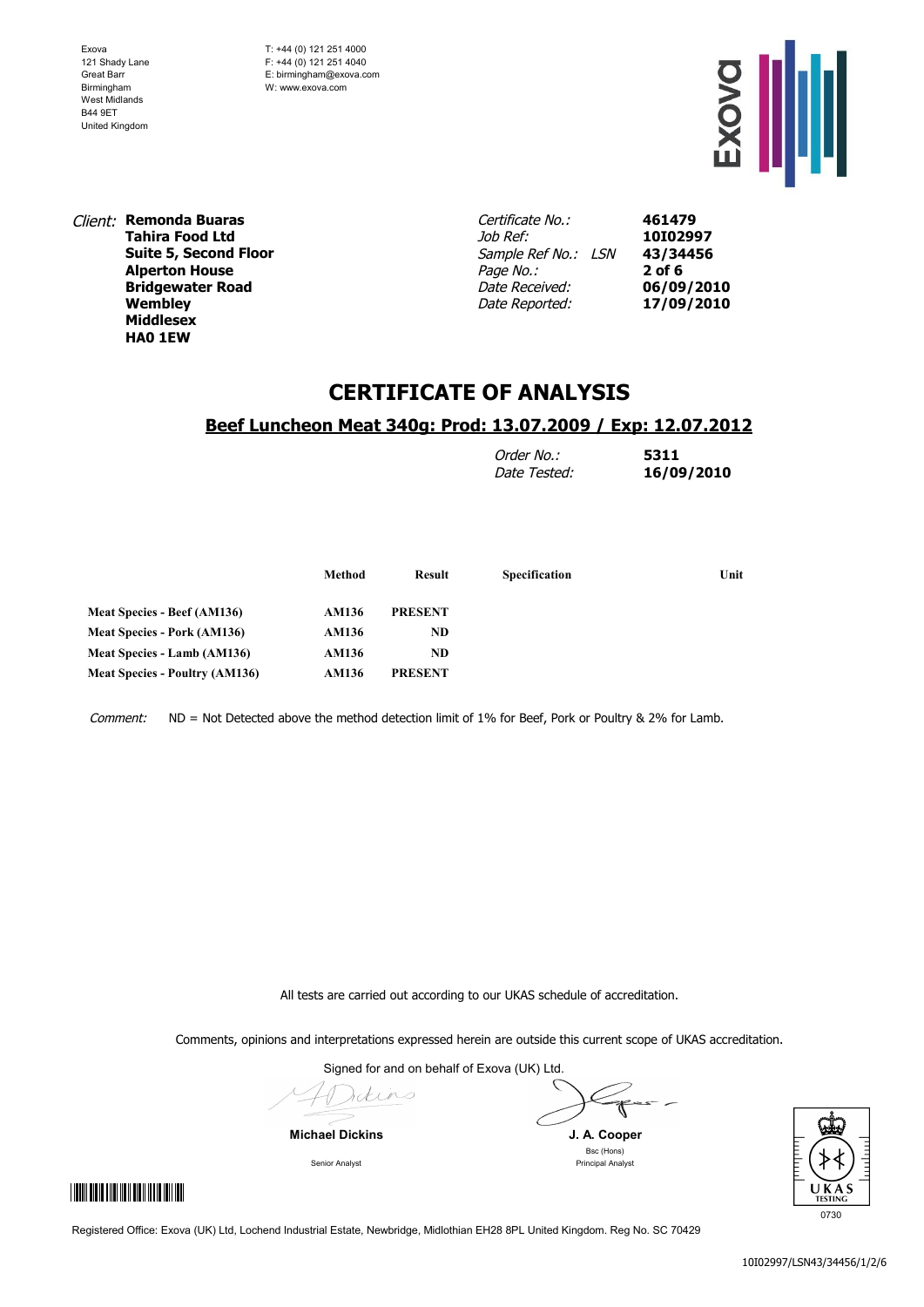T: +44 (0) 121 251 4000 F: +44 (0) 121 251 4040 E: birmingham@exova.com W: www.exova.com



Client: **Remonda Buaras Tahira Food Ltd Suite 5, Second Floor Alperton House Bridgewater Road Wembley Middlesex HA0 1EW**

Certificate No.: Job Ref: Sample Ref No.: LSN Page No.: Date Received: Date Reported:

**461479 10I02997 43/34457 3 of 6 06/09/2010 17/09/2010**

# **CERTIFICATE OF ANALYSIS**

### **Beef Luncheon Meat 200g: Prod: 21.07.2009 / Exp: 20.07.2012**

| Order No.:   | 5311       |
|--------------|------------|
| Date Tested: | 16/09/2010 |

|                                       | Method | Result         | <b>Specification</b> | Unit |
|---------------------------------------|--------|----------------|----------------------|------|
| Meat Species - Beef (AM136)           | AM136  | <b>PRESENT</b> |                      |      |
| <b>Meat Species - Pork (AM136)</b>    | AM136  | ND.            |                      |      |
| Meat Species - Lamb (AM136)           | AM136  | ND             |                      |      |
| <b>Meat Species - Poultry (AM136)</b> | AM136  | <b>PRESENT</b> |                      |      |

Comment: ND = Not Detected above the method detection limit of 1% for Beef, Pork or Poultry & 2% for Lamb.

All tests are carried out according to our UKAS schedule of accreditation.

Comments, opinions and interpretations expressed herein are outside this current scope of UKAS accreditation.

Signed for and on behalf of Exova (UK) Ltd.

Idins

**Michael Dickins J. A. Cooper**



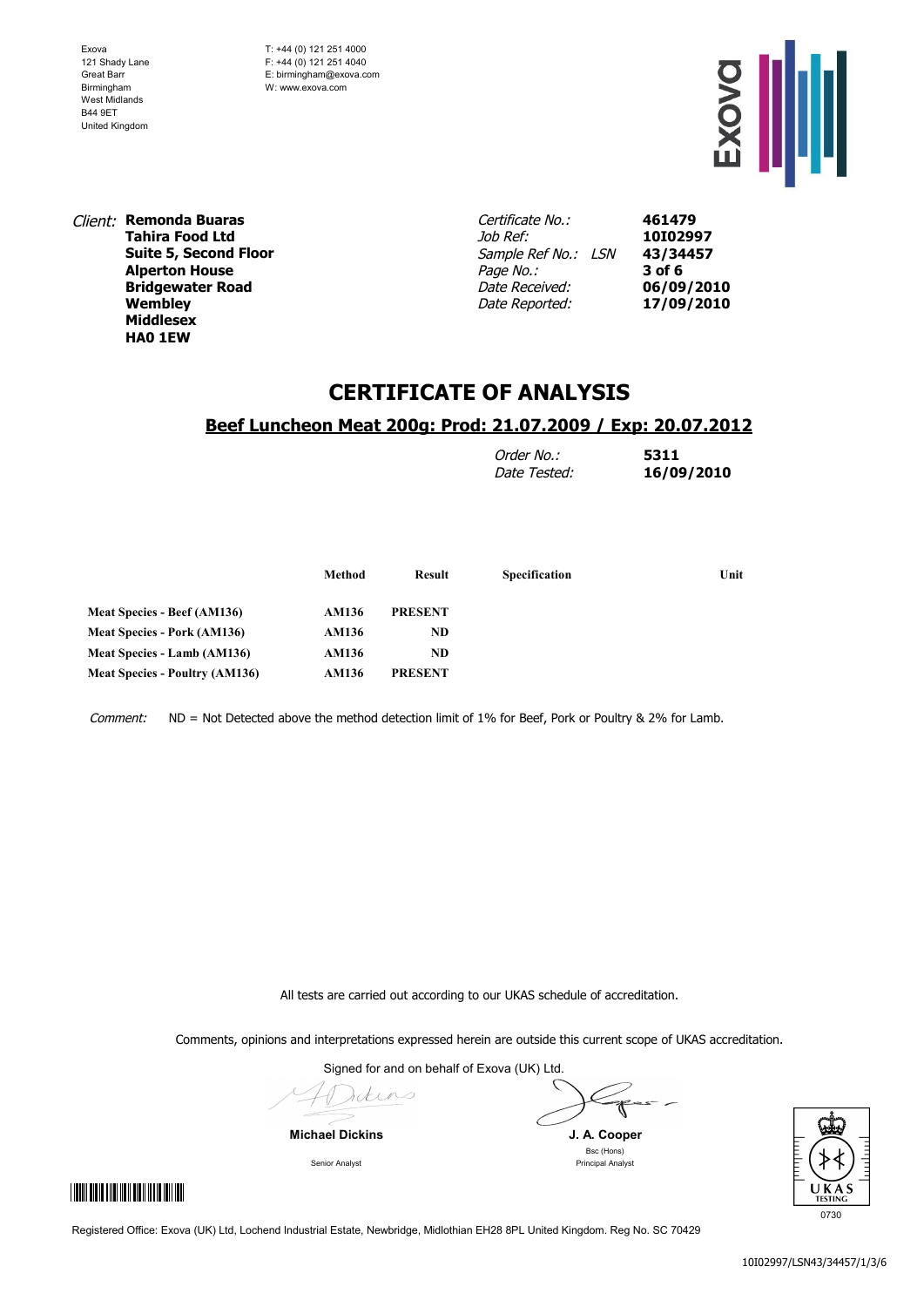T: +44 (0) 121 251 4000 F: +44 (0) 121 251 4040 E: birmingham@exova.com W: www.exova.com



Client: **Remonda Buaras Tahira Food Ltd Suite 5, Second Floor Alperton House Bridgewater Road Wembley Middlesex HA0 1EW**

Certificate No.: Job Ref: Sample Ref No.: LSN Page No.: Date Received: Date Reported:

**461479 10I02997 43/34458 4 of 6 06/09/2010 17/09/2010**

## **CERTIFICATE OF ANALYSIS**

### **Chicken Luncheon Meat 800g: Prod: 09.03.2009 / Exp: 08.03.2012**

| Order No.:   | 5311       |
|--------------|------------|
| Date Tested: | 16/09/2010 |

|                                       | Method | Result         | <b>Specification</b> | Unit |
|---------------------------------------|--------|----------------|----------------------|------|
| <b>Meat Species - Beef (AM136)</b>    | AM136  | ND.            |                      |      |
| <b>Meat Species - Pork (AM136)</b>    | AM136  | ND             |                      |      |
| Meat Species - Lamb (AM136)           | AM136  | ND             |                      |      |
| <b>Meat Species - Poultry (AM136)</b> | AM136  | <b>PRESENT</b> |                      |      |

Comment: ND = Not Detected above the method detection limit of 1% for Beef, Pork or Poultry & 2% for Lamb.

All tests are carried out according to our UKAS schedule of accreditation.

Comments, opinions and interpretations expressed herein are outside this current scope of UKAS accreditation.

Signed for and on behalf of Exova (UK) Ltd.

Idins

**Michael Dickins J. A. Cooper**

Bsc (Hons) Senior Analyst **Principal Analyst** Principal Analyst

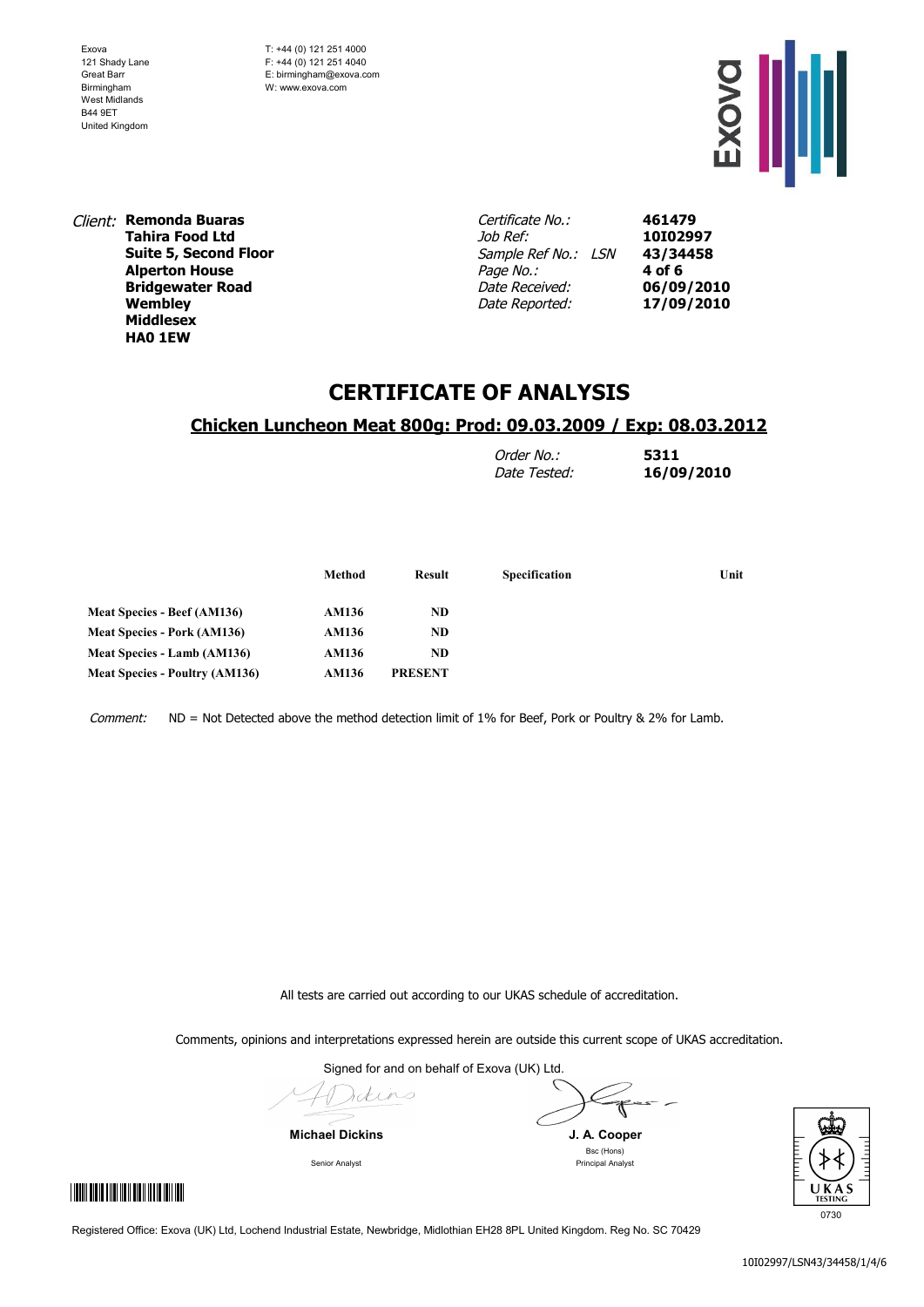T: +44 (0) 121 251 4000 F: +44 (0) 121 251 4040 E: birmingham@exova.com W: www.exova.com



Client: **Remonda Buaras Tahira Food Ltd Suite 5, Second Floor Alperton House Bridgewater Road Wembley Middlesex HA0 1EW**

Certificate No.: Job Ref: Sample Ref No.: LSN Page No.: Date Received: Date Reported:

**461479 10I02997 43/34459 5 of 6 06/09/2010 17/09/2010**

## **CERTIFICATE OF ANALYSIS**

### **Chicken Luncheon Meat 340g: Prod: 09.03.2009 / Exp: 07.06.2012**

| Order No.:   | 5311       |
|--------------|------------|
| Date Tested: | 16/09/2010 |

|                                       | Method | Result         | <b>Specification</b> | Unit |
|---------------------------------------|--------|----------------|----------------------|------|
| <b>Meat Species - Beef (AM136)</b>    | AM136  | ND.            |                      |      |
| <b>Meat Species - Pork (AM136)</b>    | AM136  | ND             |                      |      |
| Meat Species - Lamb (AM136)           | AM136  | ND             |                      |      |
| <b>Meat Species - Poultry (AM136)</b> | AM136  | <b>PRESENT</b> |                      |      |

Comment: ND = Not Detected above the method detection limit of 1% for Beef, Pork or Poultry & 2% for Lamb.

All tests are carried out according to our UKAS schedule of accreditation.

Comments, opinions and interpretations expressed herein are outside this current scope of UKAS accreditation.

Signed for and on behalf of Exova (UK) Ltd.

Idins

**Michael Dickins J. A. Cooper**

Bsc (Hons) Senior Analyst **Principal Analyst** Principal Analyst